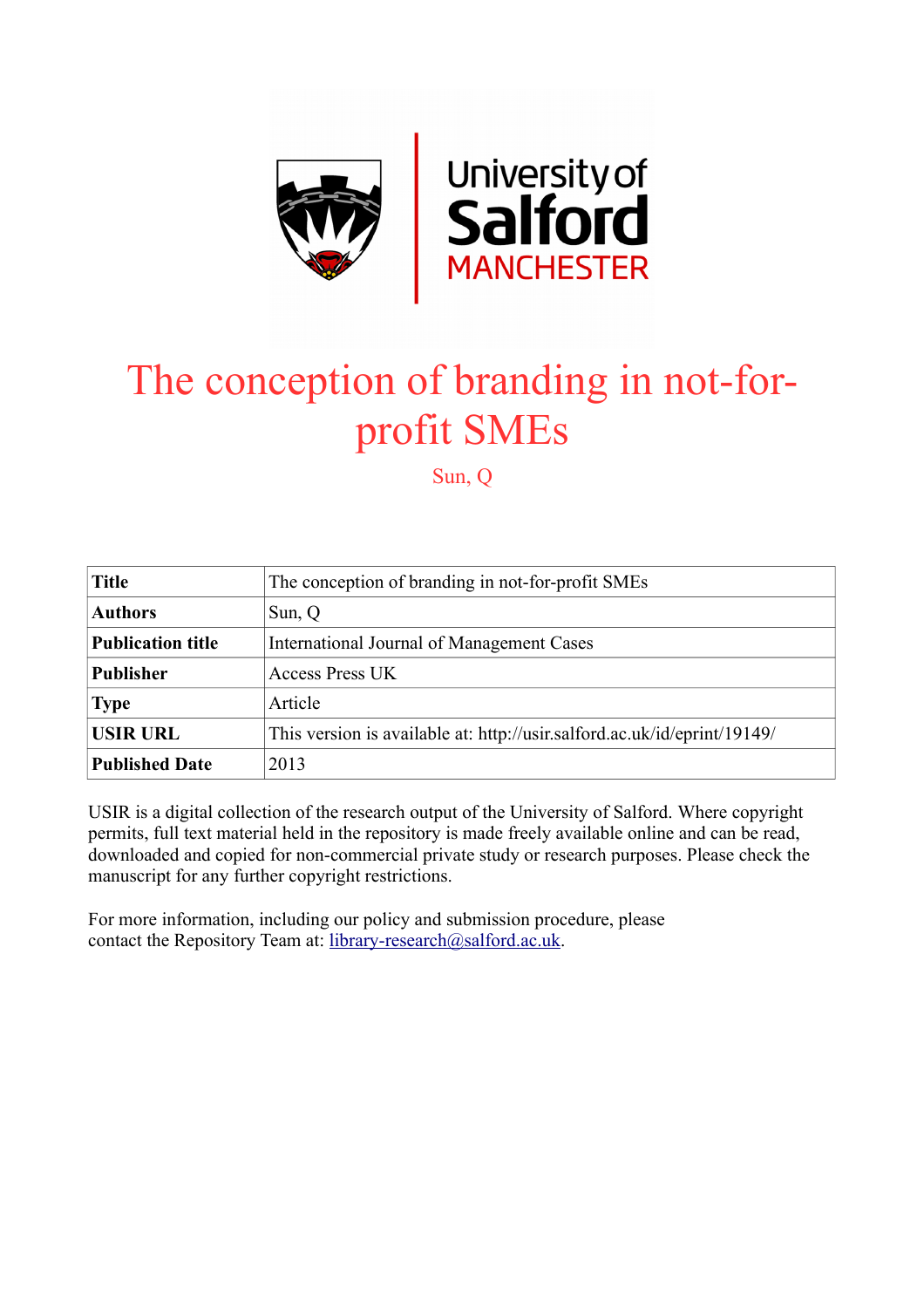## **THE CONCEPTION OF BRANDING IN NOT-FOR-PROFIT SMES**

*Qian Sun University of Salford, UK*

## *Abstract*

A large number of not-for-profit organisations, especially charities, have become more receptive to brands and brand management issues in their search for differentiation and the communication of their services and values (Stride, 2006). However, it is argued that a majority of small to medium sized not-for-profit enterprises (SMEs), due to limited resources, are faced with larger barriers in adapting branding approaches (Khan and Ede, 2009). Others suggest that the reluctance in considering branding in small to medium nonprofits stems from a narrow understanding of the concept (Tan, 2003), and that the misconception of branding held by many practitioners disputes the need for not-for-profits to have a brand (Saxton, 2008).

Surveying a sample of not-for-profit SMEs in the UK, this paper investigates the conception of branding and the perceived barriers in adopting brand strategies within these organisations. The findings reveal the extent to which these barriers are related to the conception of branding. It helps both academia and practitioners to understand the brand management issues faced within these organisations. This is especially relevant in an era of economic downturn, when governments lack funding and seek new resources to deliver public services; hence, not-for-profits become increasingly important in both economic and social contexts (Deborah and Alfred, 2009).

### *Key words*

Branding; not-for-profits; SME; conception; barriers

*Email* [q.sun@salford.ac.uk](mailto:q.sun@salford.ac.uk)

**Tel** +44 161 295 6169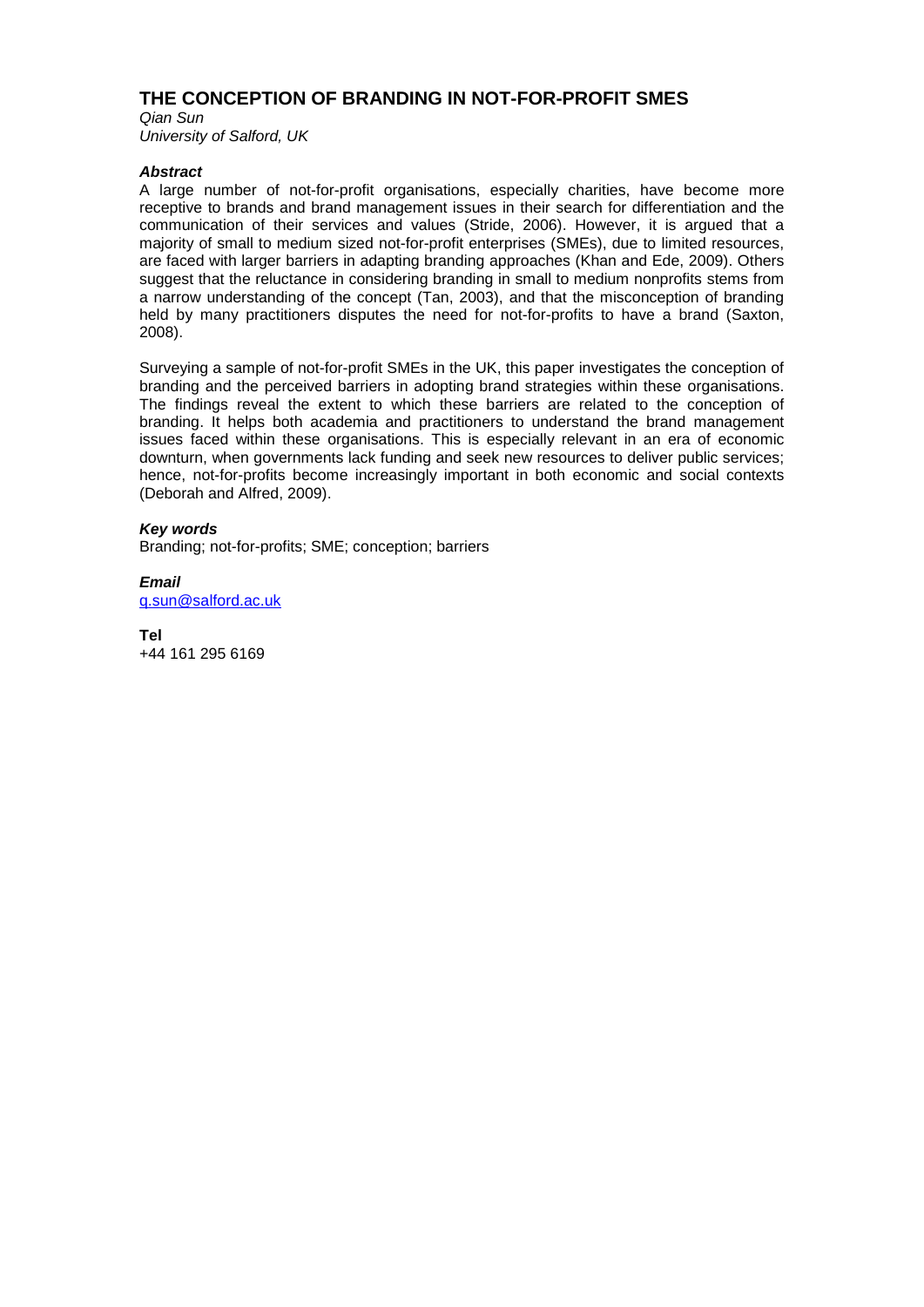## **INTRODUCTION**

The third sector for some represents 'nonprofit' or 'not-for-profit' while for others are exchangeable as 'voluntary sector' or 'community sector'. These organisations come in a wide range of shapes, sizes, and legal forms; whilst, sharing a common aim which is to address important social needs and stakeholder interests. The UK Government (CabinetOffice, 2007) defines these organisations as 'value-driven, principally reinvesting their surpluses to further social, environmental or cultural objectives'. This sector is especially valued as the socio-political environment changes due to the economic downturn. When the government has to find new resources for the delivery of public services due to a lack of funding, not-for-profit organisations have been 'called to action' to fill gaps (Deborah and Alfred, 2009). This is evidenced by the recent political debate relating to the 'Big Society' vision proposed by the new Coalition government in the UK.

To deliver these expectations, these organisations are under increased pressure to ensure cost-effectiveness, efficiency, and economy in their operations (Mullins, 2009). However, numerous problems relating to the operation of these organisations have been identified in literature. According to Deborah and Alfred (2009), a majority of these organisations are inefficient, unresponsive, and lack strategic visions. Helmut, Stefan et al. (1997) considered that due to the heavy dependence on public funds and close ties to the government in a wide set of policy fields, these organisations were increasingly bureaucratic and 'state-like' in their organisational structure, orientation and behaviour. For the same reason, most of these organisations are struggling to sustain a strategic vision because of the changing policy environment.

Apart from these issues relating to operation, Octon (1983) also suggested that, due to the need to serve many publics (often on a non-discriminatory basis), not-for-profit organisations had problems in formatting and evaluating strategies concerning social objectives. Bryson (2001) believed that satisfying key stakeholders' interests according to their criteria for measuring satisfaction was crucial to the success of a not-for-profit organisation, in order to guarantee the generation of sufficient support, legitimacy, and resources and to ensure the organisation's viability and effectiveness. This view is criticised as it leads to a narrowed focus on limited key stakeholders, such as the funding bodies and members of the executive board (Dominic and Alfred, 2009). For the same reason, Ian (1995) believed that not-for-profit organisations were likely to fail in valuing their real audiences, leading to numbers of issues, for example, the basis of belief can be particularly antipathetic to customer-needs and these organisations can be monopolistic in relation to their beneficiaries.

Alongside these, the growing competition for diminishing financial resources has forced these organisations to seek new skills to address these issues. Theory and practice in marketing have therefore been debated as to their appropriateness in a not-for-profit environment. Octon (1983) has suggested that a closer analysis of the difference between not-for-profits and commercial originations is essential, because certain characteristics possessed by the not-for-profits are of importance when discussing marketing theory and practice. Others, e.g. (Andreasen and Kotler, 2008, Ian, 1995, Joseph, 1994), believe that although the organisational objectives of these organisations differ from those of profit-motivated groups, the principles of marketing remain the same. Therefore, they believe what is needed is a greater adoption of a marketing approach in not-for-profit organisations. Furthermore, Joseph (1994) proposed that the marketing concept should be applied as 'a philosophy of action for managers, forcing them to reorient the administration of the organisation towards better communication with the customer/user, to understand their needs, to offer them a good product/service, and look for feedback'.

Branding has become one of the most frequently adopted marketing tools by not-for-profit organisations. Roberts-Wray (1994) first argued that charities were under-using their most valuable asset: their brands. He suggested that these organisations should market themselves as brands, using conventional, for-profit, brand management techniques. Following this, large charities seem to be more receptive to brands and brand management issues in their search for differentiation and the communication of their services and values (Stride, 2006). However, for small to medium sized not-for-profit organisations, branding remains an untouched territory (Hina and Donna, 2009).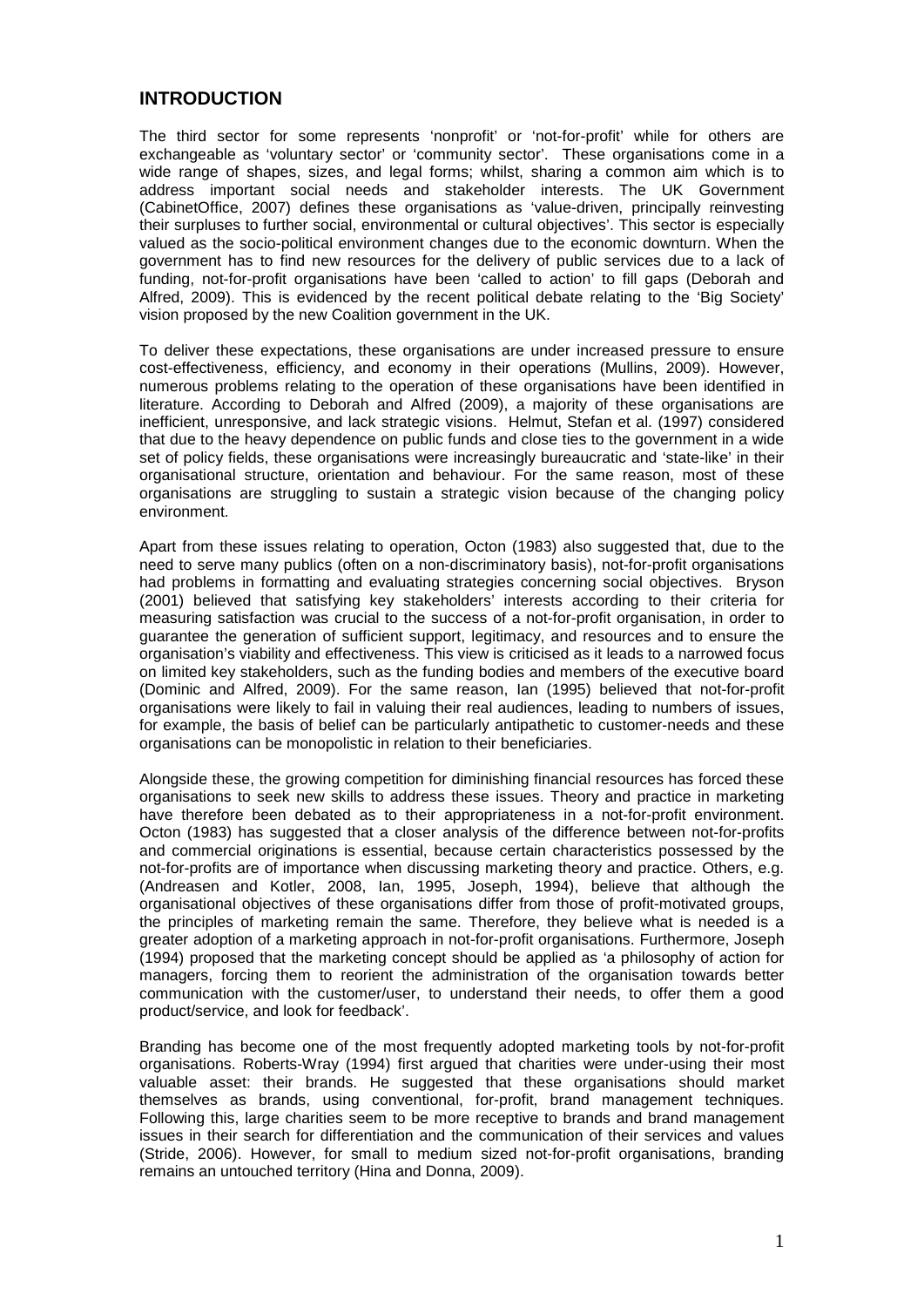## **LITERATURE REVIEW**

### **Branding In Not-For-Profit Organisations**

Earlier literature has focused on the appropriateness of branding in not-for-profits. The rationale for using brand in not-for-profits has been shaped around the idea that these organisations are value-based organisations. This is also believed as what differentiates themselves from commercial organisations. Based on this, Stride (2006) argues that it is more natural for not-for-profit organisations to use brand as a tool to conceptualise their core values than commercial organisations. He explains that commercial organisations can only use the brand concept to either 'mirror' (reflect) or 'lamp' (influence) those values underpinning the needs and desires of consumers; whilst, for not-for-profit organisations, these values are rooted in the organisation and therefore brand can be used as a 'lens' to project the values of the organisation. In this way, he believes branding offers an applicable and effective model in the not-for-profit context. Therefore, not-for-profit organisations are well-placed to become<br>powerful brands. Tan (2003) believes that the motivation and passion behind the believes that the motivation and passion behind the organisation's work is a fine basis to articulate a brand and what should be communicated is the significance of its work, not just a single message, logo or catchphrase. Given this, Saxton (2008) suggests a brand should be rooted in, and derived from the not-for-profit organisation itself.

Hankinson (2001) considers the extended role of brand, not only as an identifier, but as a communicator of what the organisation does and the values it represents. It has been increasingly acknowledged that having a clear defined brand value holds numbers of advantages for not-for-profit organisations; for example, a statement of the brand value provides a guideline for actions towards better communication and more salient offerings (De Chernatony et al., 2003); a benchmark to ensure their activities are 'on brand' (Olins, 2003); and a key differentiating factor to help not-for-profit SMEs survive in an increasingly saturated and demanding environment (Hina and Donna, 2009). There seems to have seen increasing pressure on such organisations to establish "a name" for themselves. A clearer understanding of how values are conceptualised in branding is necessary in order to establish whether branding is an appropriate and effective tool in the not-for-profit context.

A growing body of literature has focused on the practical side of branding in not-for-profits. For example, Saxton and Denye (2005) have proposed a branding tool for not for profit originations. This has been supported by Saxton's view (2008) which suggests that non-profit organisations need more coherent and individual approaches to branding than adopting those used by the commercial sector, because the personalities of not-for-profit organisations are potentially deeper than those of most commercial brands, and the marketing budget for notfor-profit organisations is far less than that commercial brands would invest. Similar difficulties in applying branding in not-for-profit organisations have also been reported in the literature. For example, in Hina and Donna's study (2009), gaining company-wide consensus, a lack of enthusiasm amongst some employees, limited financial resource, and a short-term view toward the investment in branding are regarded as barriers.

Interestingly, another focus in the literature has been on the misconceptions held in not-forprofit world in relation to branding. Back in the 1950s, Ian (1995) pointed out that marketing to many people in the not-for-profit world was synonymous with "selling people things they do not need and cannot afford", and the professional technique has been largely disregarded. Recently, there has seen growing concern about the over-commercialisation of the sector. Saxton (2008) suggests that the need for not-for-profits to have a brand is disputed by many practitioners in this sector and many not-for-profit organisations are therefore reluctant to think of themselves as "brands" or "potential brands". Tan (2003) believes that this reluctance stems from a narrow understanding of branding as a marketing tool rather than as a core organisational principle. Saxton (2008) further argues that the misunderstanding might be down to the abuse of branding techniques in the commercial sector, for example, a heavy emphasis on visual identity and many brands are maintained by heavy use of image advertising; the brand is the product of the marketer and the maintenance of the brand is focused on appearance and style; brand management and corporate identity are inextricably intertwined; and heavily rely on a large marketing budget to drive the message home in a variety of media. Therefore, the money spent on the brand is regarded as a cost, not a longterm investment, and spending large amounts of money on activities such as a re-branding seem inappropriate (Hina and Donna, 2009).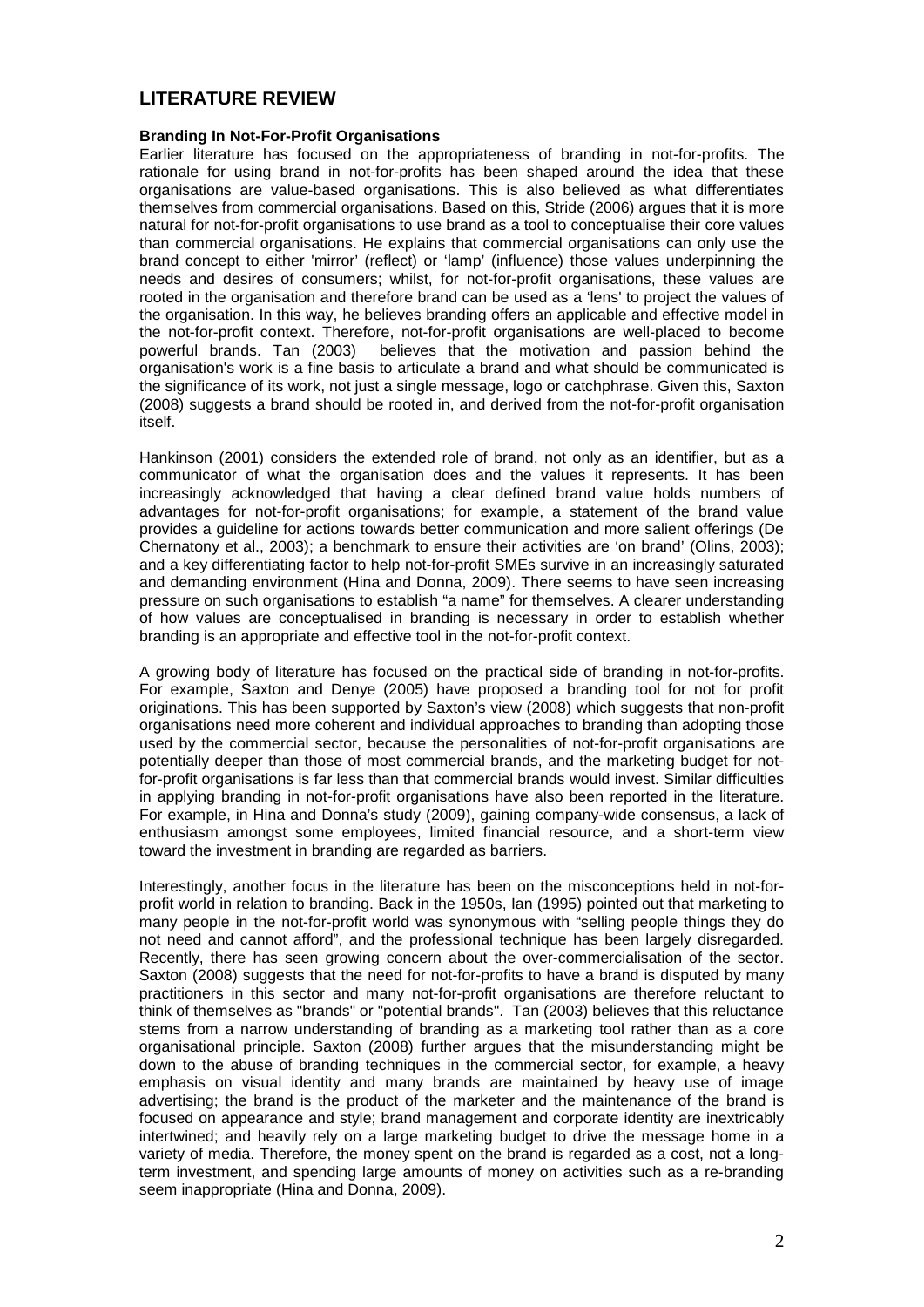It appears that these difficulties identified in the literature are associated with either the fact that a majority of not-for-profit organisations are operating on limited resources; or the fact that the brand concept is misconceived; as a result, these organisations generally lack sophisticated knowledge in branding. Both can be fundamental issues especially for small to medium sized organisations, which constitute the majority of this sector (Tan, 2003). However, little has been researched into this area. Hina and Donna's study (2009) is probably the first one exploring explicitly the role of branding toin not-for-profit SMEs. Literature on branding in SMEs is further explored to identify potential barriers in applying branding faced by these organisations.

#### **Branding In Small To Medium Sized Enterprises**

Branding in small to medium-sized enterprises (SMEs) is also an area of study in its infancy (Ojasalo et al., 2008). Frank (2005) comments that although considerable literature has been published about brand management in general, a majority of theory and case studies are based only on multinationals. Among a limited number of publications on branding in SMEs, it appears that conception-related barriers exist alongside practical difficulties. This is coincident with the literature in not-for-profit organisations. For example, Ojasalo et al.'s research (Ojasalo et al., 2008) clearly shows that directors of SMEs often think that branding is just for big companies, as brand building is usually perceived as a large-scale effort with massive investments.

Constrained by limited resources, most SMEs will be on the lower steps of the ladder. This is confirmed by Wong's study (Wong, 2005) which has conceptualised the extent to which SMEs orientate brand within the organisation. The lowest level is entitled 'minimal brand orientation', characterised by 'having low-key marketing across the board'. The second level is 'embryonic brand orientation', characterised by 'stronger marketing but not branding; very informal branding; seen as optional; narrow promotional tools; and word of mouth'. The highest level is 'integrated brand orientation' which shows 'stronger marketing and branding; either informal or formal branding; branding integral, not an option; wider promotional tools'. Moving towards higher ladders in practice, to a large extent, is dependant on how clearly these originations can locate themselves on the evolutionary map.

Merrilees (2007) has suggested that branding can actually add value to small business in a much more fundamental way. He has proposed eight key mechanisms for branding to assist small business create new ventures, including: opportunity recognition, innovation, business model development, capital acquisition, supplier acquisition, customer acquisition, and success harvesting. Merrilees's research (2007) supports the view that due to limited resources, the means of branding are often different (2008). However, whether these mechanisms can be implemented largely relies on whether these can be recognised by SMEs. Therefore, understanding the conception of branding and the perceived value by these organisations becomes critical.

More importantly, in implementing branding, SMEs are faced with numerous practical issues. Ojasalo et al's study (2008) has identified five special issues in brand building in SMEs. These issues are related to: (i) goals and perceived benefits, (ii) resources, (iii) external and internal cooperation, (iv) means and communication, and (v) the process. For example, the goals of brand building are often vague and branding has a less systematic role in the overall strategy; resources allocated to brand-building are generally limited; the visual image and material production are dealt with internally; there is change resistance and a lack of commitment; and the decision making related to branding is conducted by few managers.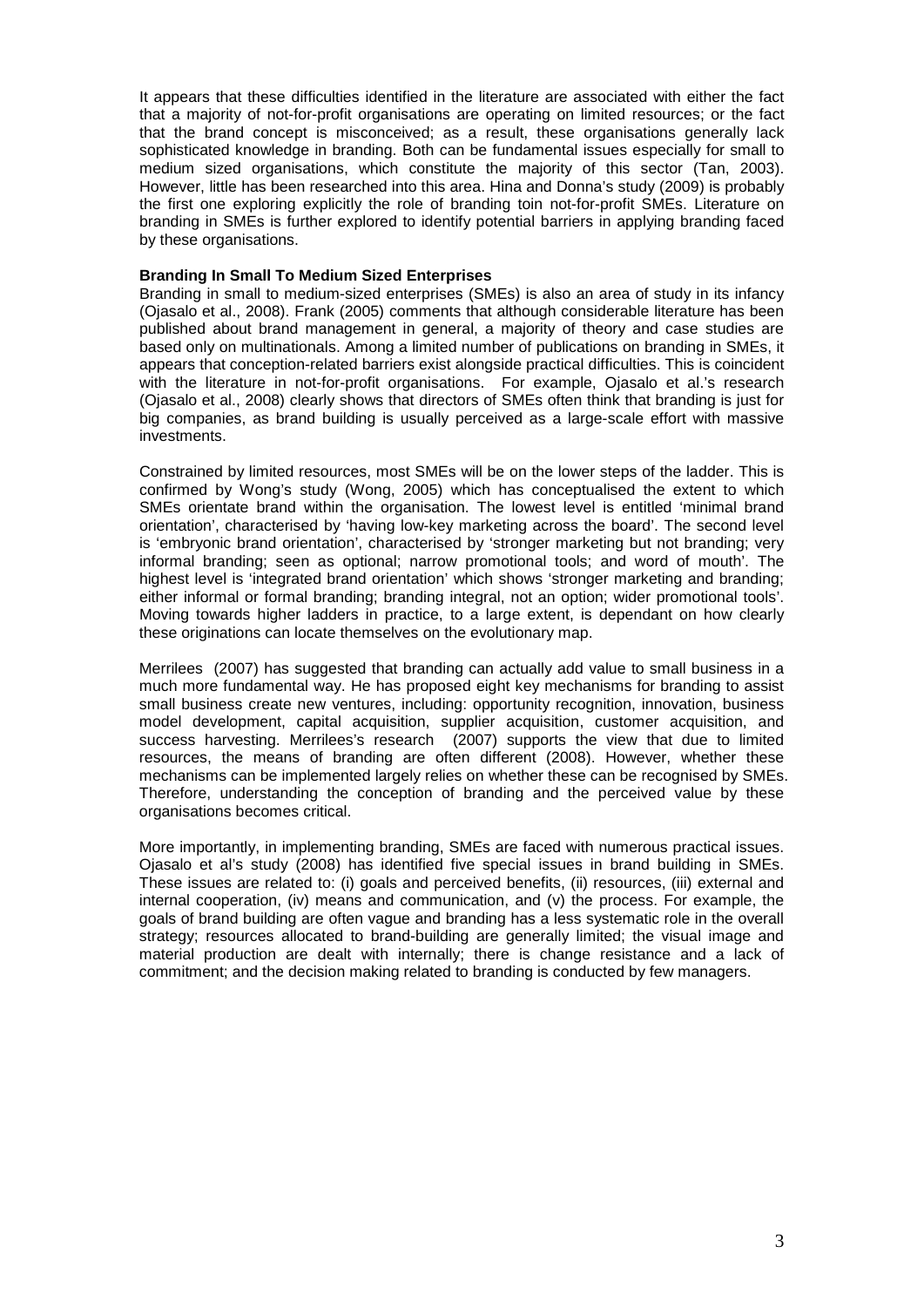# **RESEARCH FOCUS AND METHODOLOGY**

Literature in brand management relating to SMEs and not-for-profits suggests that branding can be fundamental in creating new ventures, when it is used as a philosophy of action underpinning the organisational principles. However, it is also suggested that the concept of branding is often misperceived in this sector and branding is often associated with large organisations, massive investment, and commercialisation. These misconceptions appear to hinder the use of branding by these organisations. At the same time, constrained by limited resources and available skills, these organisations are faced with numbers of practical difficulties leading to reluctance in investing in brand development. As shown in [Figure 1,](#page-5-0) these issues can be categorised into four tiers:

- (i) attitude and perception related perceived appropriateness, perceived value, and perceived importance;
- (ii) conception and understanding of branding;
- (iii) practice and skills enabling the implementation of brand development;
- (iv) and resources available for brand development.

The literature has recorded that each of these issues, to a certain degree, influences the full exploration of branding in not-for-profit SMEs. However, it is not clear as to the extent to which they impact on the use of branding and how. This study therefore aims to fill this gap. To achieve this, an online questionnaire was developed to collate five sets of data relating to the five areas outlined in the conceptual framework [\(Figure 1\)](#page-5-0).



#### <span id="page-5-0"></span>**Figure 1 Conceptual Framework**

Directors or their equivalents in not-for-profit SMEs were considered as the target respondents, because the director of this type of organisations usually have a critical role (Frank, 2005, Hina and Donna, 2009) and their conceptions are critical to the overall receptiveness towards branding within the organisations.

Directors (or equivalents) from 130 not-for-profit SMEs (mainly located in the Northwest of England) have been approached. 25 have completed the questions. Of these organisations, a majority employ less than 50 people and only a very small proportion (4%) hire more than 50 employees [\(Figure 3\)](#page-6-0). These organisations come in a range of forms as shown in [Figure 2.](#page-6-1)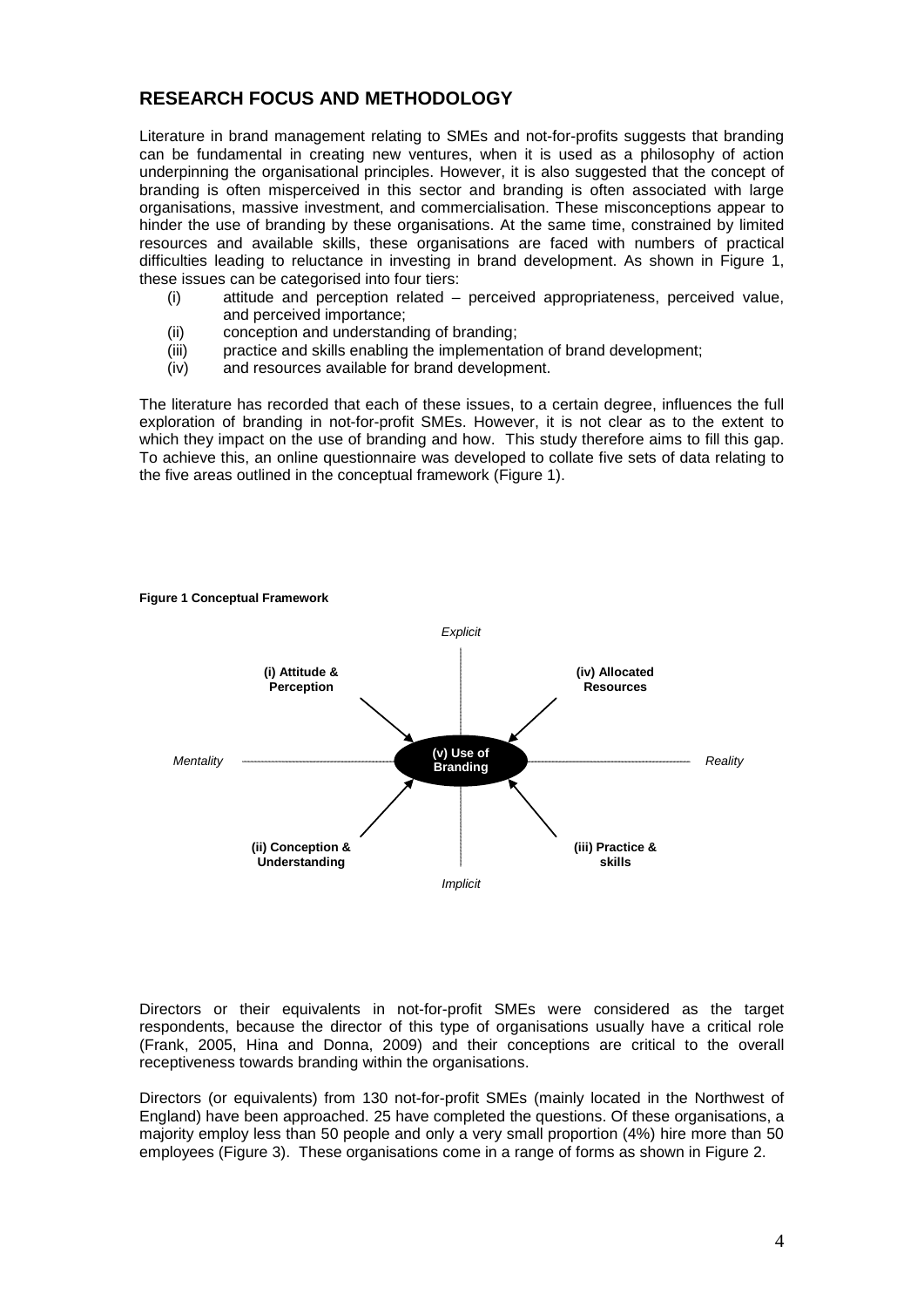<span id="page-6-1"></span><span id="page-6-0"></span>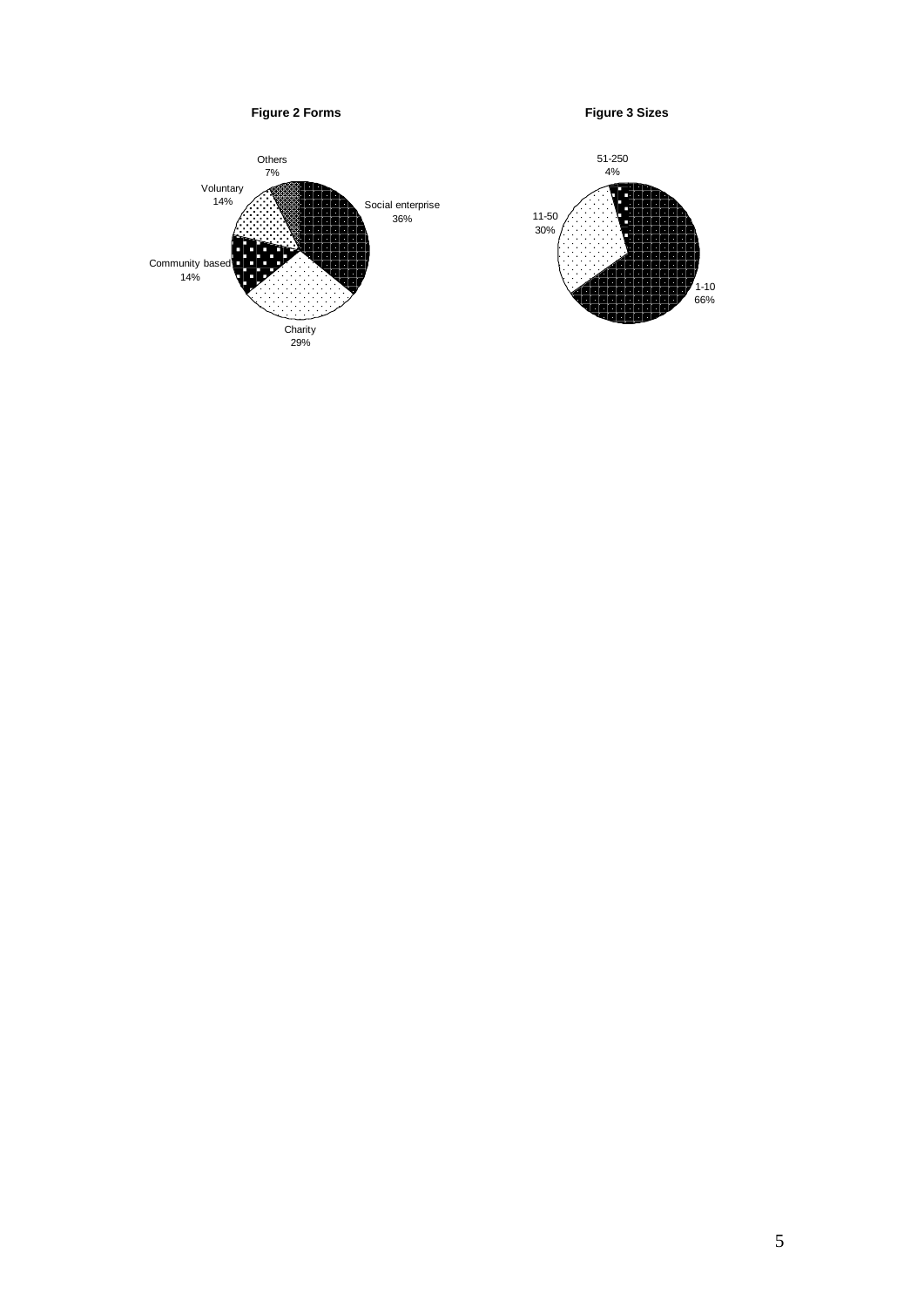## **FINDINGS**

## **Mentality Related (Areas i and ii)**

Various authors, e.g. (Saxton, 2008, Tan, 2003), have mentioned that there are widespread concerns about the use of branding in not-for-profit SMEs. In the survey, the respondents were asked the extent to which they agreed with the statements representing these concerns cited from literature. The results are shown in [Table 1.](#page-7-0)

<span id="page-7-0"></span>

|  | Table 1 Attitude, Perception, Conception and Understanding |
|--|------------------------------------------------------------|
|  |                                                            |

|                                                                                         | <b>Strongly</b><br>disagree or<br>disagree | <b>Neutral</b> | <b>Strongly</b><br>agree or<br>agree |  |
|-----------------------------------------------------------------------------------------|--------------------------------------------|----------------|--------------------------------------|--|
| <b>Perceived Appropriateness</b>                                                        |                                            |                |                                      |  |
| Focusing on developing a brand will over-commercialize the organisation                 | 96%                                        | $0\%$          | 4%                                   |  |
| Branding is for big companies                                                           | 87%                                        | $0\%$          | 13%                                  |  |
| Branding is for commercial organisations                                                | 78%                                        | $0\%$          | 22%                                  |  |
| <b>Perceived Importance</b>                                                             |                                            |                |                                      |  |
| Branding is less important than other development                                       | 83%                                        | 9%             | 9%                                   |  |
| The money spent on branding is a cost as opposite to a long-term investment             | 78%                                        | 13%            | 9%                                   |  |
| <b>Perceived Benefits</b>                                                               |                                            |                |                                      |  |
| Increases the acquisition of customers in the early and later stages of the venture     | 4%                                         | 13%            | 83%                                  |  |
| Provides an overarching integrating tool for the entire new venture process             | 4%                                         | 22%            | 74%                                  |  |
| Brings focus and discipline to the innovative and creative process                      | 4%                                         | 22%            | 74%                                  |  |
| Sharpens the business model formulation                                                 | 4%                                         | 30%            | 65%                                  |  |
| Increases access to new venture capital                                                 | 17%                                        | 30%            | 52%                                  |  |
| Could be seen as a filter to the opportunity recognition process                        | 9%                                         | 43%            | 48%                                  |  |
| Increases the access to suppliers in the early and later stages of the venture          | 22%                                        | 30%            | 48%                                  |  |
| <b>Conception</b>                                                                       |                                            |                |                                      |  |
| Branding is a large-scale effort with massive investments and heavily relies on a large | 65%                                        | 22%            | 13%                                  |  |
| marketing budget                                                                        |                                            |                |                                      |  |
| The brand is the product of the marketer                                                | 57%                                        | 22%            | 22%                                  |  |
| The maintenance of the brand should be focused on appearance and style                  | 52%                                        | 26%            | 22%                                  |  |
| Branding means advertising plus the brand name and/or logo                              | 39%                                        | 22%            | 39%                                  |  |

Three statements were used to test the perceived appropriateness of branding for not-forprofit SMEs [\(Table 1\)](#page-7-0). The results show a strong consensus and a majority of the respondents disagreed with the misconception hypotheses. Contradicting the literature where it is believed that there is shared concern about its appropriateness to not-for-profit and SMEs, this finding reveals that branding is considered appropriate for not-for-profit SMEs in general.

The data also shows that branding is not perceived be less important compared with other developments either; and that investing in a brand as 'equity', not a cost, is recognised among these directors.

Further to this, the respondents were asked the extent to which they agreed that brand development could add value to SMEs. Merrilees's study (2007) was cited here as a benchmark. The results show that the general view towards the value of branding is highly positive. A majority of the respondents either strongly agreed or agreed with all the benefits listed. Notably, 83% of respondents either strongly agreed or agreed that branding *'increases the acquisition of customers in the early and later stages of the venture'*. Interestingly, among these benefits, *'brand increases access to capital'* and *'suppliers'* received the least support. This may be read as an indication that the value of branding has not yet been fully recognized. It appears that branding is considered as a tool valuable for internal employers and consumers, but not for other key stakeholders such as funding bodies and suppliers. In this way, branding is perceived as valuable largely in a traditional marketing context, instead of being fundamental in creating new ventures.

There is, however, a caveat: it is unclear to what extent the answers reflect the true conceptions, given that the respondents were clearly made aware of the purpose of this research and this might have led to some strategic answers. If this is the case, the results can be interpreted as an indication of reluctance to admit their bias towards branding.

The survey also investigated the conception (perception of a concept) of branding in this sector. In the literature, it is believed that the reluctance and concerns of engaging branding derive from the misconceptions of branding held in this sector, e.g. (Tan, 2003). The data shows that half of the respondents failed to acknowledge the misconceptions relating to how a brand is developed*.* This is especially true in the last statement *'branding means advertising*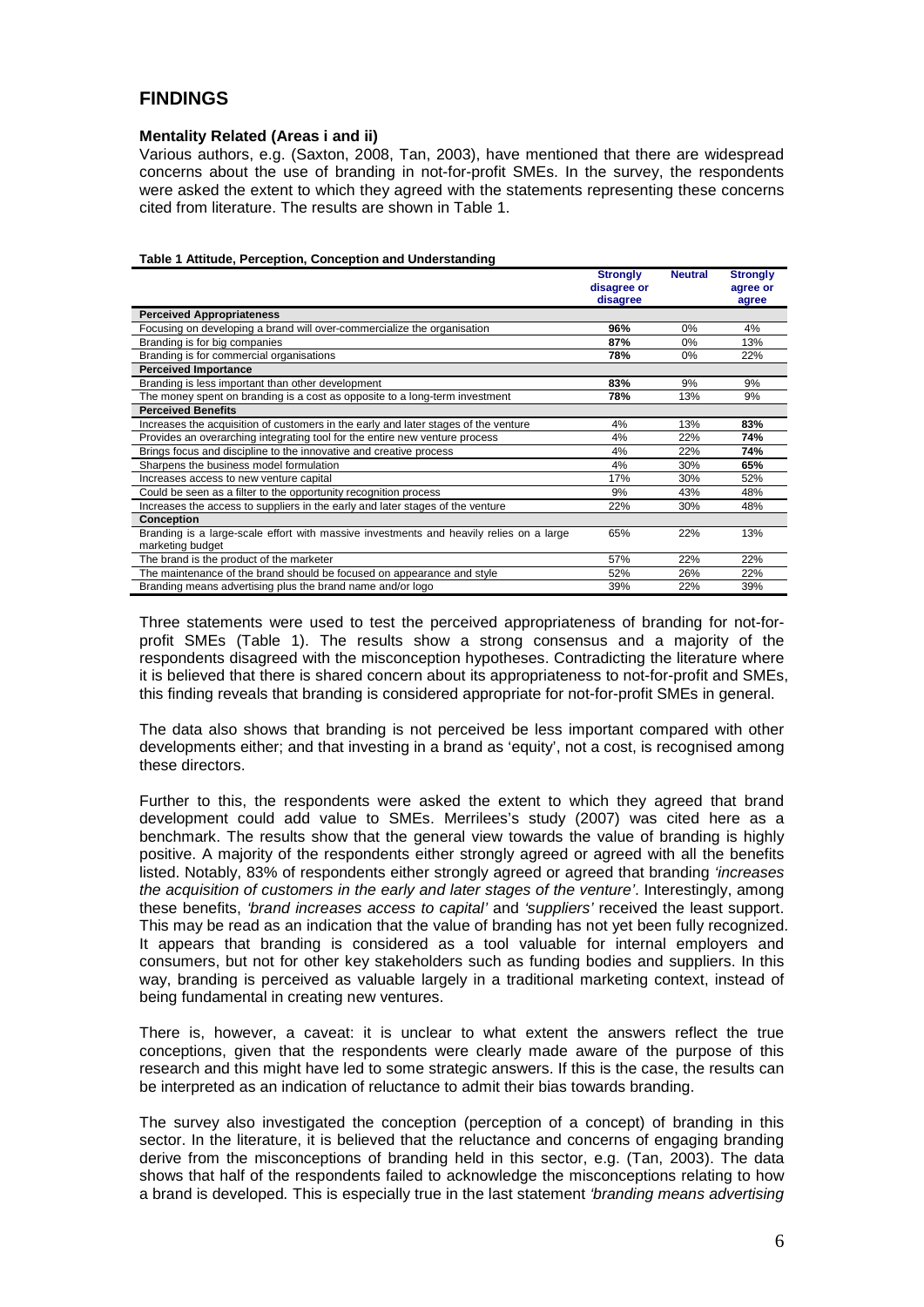*plus the brand name and/or logo'*, 22% held a neutral attitude and 39% agreed with it, showing a less sophisticated understanding about brand and brand development in general. The finding correlates with the literature that there is a lack of understanding across the board as to what it takes to develop a brand. This also correlates with the belief, e.g. (Saxton, 2008), that the abuse of branding techniques in the commercial sector has influenced how branding is perceived in not-for-profit sectors.

#### **Practice related (Areas iii and iv)**

In the survey, a list of practical difficulties in brand development identified in the literature was tested as to its relevance to the type of organisations in question. This set of data indicates the knowledge and skills required for branding.

The results [\(Table 2\)](#page-8-0) show that a majority of the barriers are to a certain extent relevant to some organisations. However, the relevance of each barrier differs significantly across the board. When the barriers are related to resources, the results show a high consensus about the impact of resources on the use of branding across board; and these issues also appear to be highly relevant to a majority of those organisations.

#### <span id="page-8-0"></span>**Table 2 Practical Issues**

|                                                                                                           | <b>Highly</b><br>irrelevant or<br><b>Irrelevant</b> | <b>Neutral</b> | <b>Highly</b><br>relevant or<br><b>Relevant</b> |
|-----------------------------------------------------------------------------------------------------------|-----------------------------------------------------|----------------|-------------------------------------------------|
| <b>Barriers Relating to Resources</b>                                                                     |                                                     |                |                                                 |
| Companies' brand-building resources are limited                                                           | 0%                                                  | 17%            | 83%                                             |
| The organisation lacks marketing- and management-oriented personnel to co-operate<br>brand building       | 17%                                                 | 26%            | 57%                                             |
| There are limited promotional resources                                                                   | 17%                                                 | 17%            | 65%                                             |
| Financial resources are limited                                                                           | 9%                                                  | 13%            | 78%                                             |
| Barriers Relating to the Nature of Organisations                                                          |                                                     |                |                                                 |
| The organisation is exclusive because of the nature of funding received                                   | 78%                                                 | 9%             | 13%                                             |
| The organisation has to serve many public audiences (often on a non-discriminatory<br>basis)              | 52%                                                 | 13%            | 35%                                             |
| The organisational goals have to respond to the changing political environment                            | 43%                                                 | 35%            | 22%                                             |
| The organisation is action oriented                                                                       | 43%                                                 | 22%            | 35%                                             |
| <b>Barriers Relating to Brand Development Practice</b>                                                    |                                                     |                |                                                 |
| The decision making related to branding is limited to a few people in the organisation                    | 26%                                                 | 13%            | 61%                                             |
| There is resistance to change from some employees                                                         | 48%                                                 | 13%            | 39%                                             |
| Some employees lack motivation                                                                            | 43%                                                 | 17%            | 39%                                             |
| The organisation lacks a consistent line in communication during the<br>brand<br>development process      | 43%                                                 | 17%            | 39%                                             |
| The goals of brand building are vague                                                                     | 48%                                                 | 17%            | 35%                                             |
| Information used in brand building is not sourced from your customers                                     | 43%                                                 | 22%            | 35%                                             |
| There is a lack commitment within the organisation                                                        | 48%                                                 | 17%            | 35%                                             |
| Brand building has a less systematic and minor role in the organisation                                   | 35%                                                 | 35%            | 30%                                             |
| Marketing communications rely on limited media such as personal selling or face-to-<br>face communication | 52%                                                 | 17%            | 30%                                             |

Literature suggests that some characteristics of not-for-profit SMEs may represent barriers for the use of branding in these organisations. These barriers may relate to, for example, the nature of funding received, the variety of targeted public audiences, ties with political agendas, and the tendency to be action-oriented. These were tested in the survey. The results, however, do not show a strong consensus. Similar to this, when asked whether the list of difficulties (regarding how brand is implemented) was relevant, the respondents came out with discrete views. As shown in [Table 2,](#page-8-0) there is a very low consensus.

Given that these organisations come in a wide range of shapes, sizes, and legal forms, it is logical to deduce that these practical barriers do not equally impact on the operation of different organisations; therefore, it is sensible to investigate further to see how discrete they are related to various sizes and forms of such organisations.

Further analysis shows that although there are shared trends among these two groups, the relevance of these barriers is associated with the size of the organisations. [Table 3](#page-9-0) shows the overall weight for each type of barriers by multiplying the degree of relevance with its frequency. The results show that organisations with less than 10 employees are more likely to be constrained by issues relating to resources and nature of organisations; whilst, larger organisations (11-50 employees) appear to have more problems in relation to how branding is implemented within the organisations. For example, larger organisations may experience more difficulty in assuring a consistent commitment within the organisation.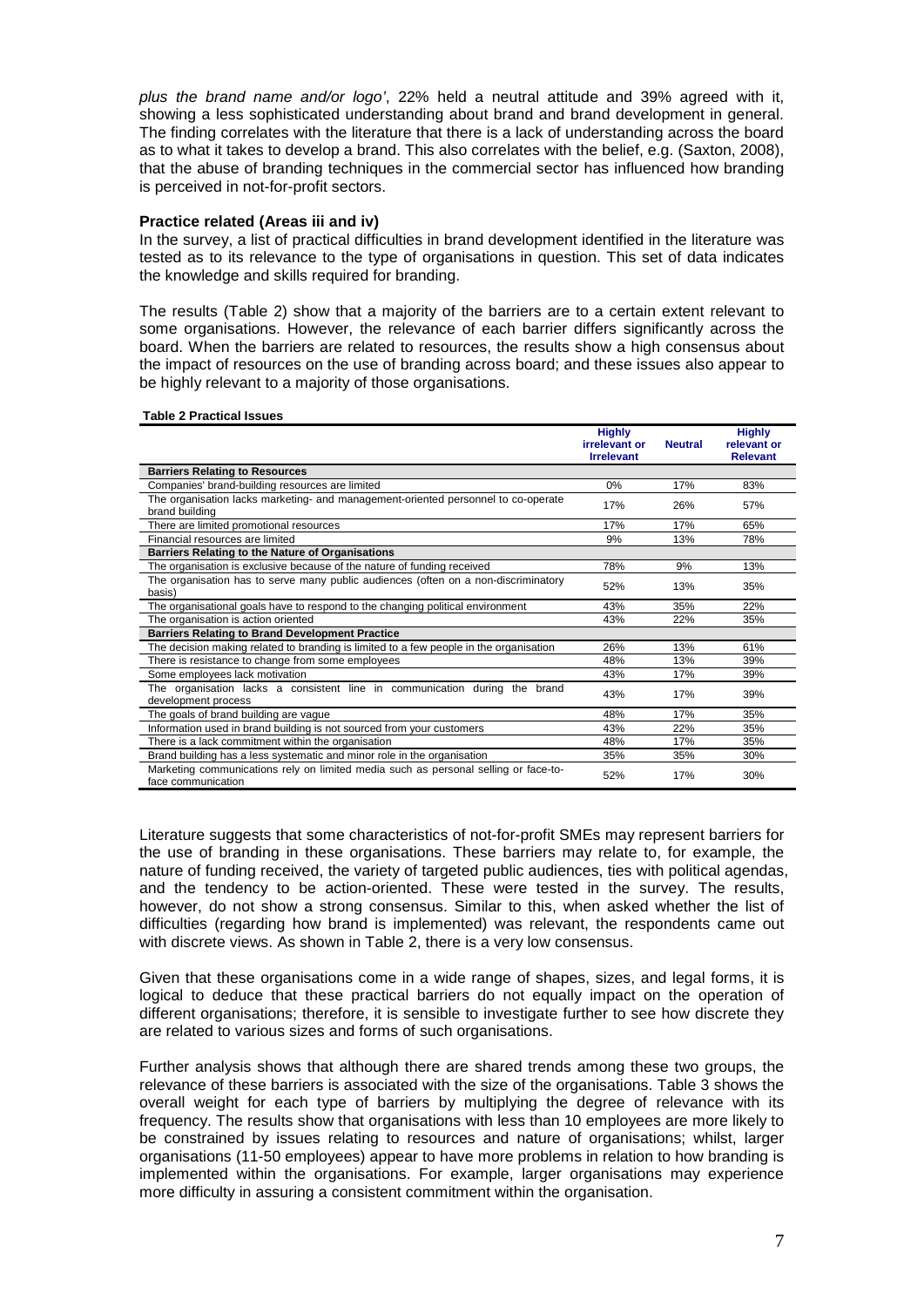In particular, [Table 4](#page-9-1) lists the shared barriers for both sized organisations. It shows that most shared issues are related to resources. It is worthwhile to note that regardless of size, both groups face the problem that *'the decision making related to branding is limited to a few people in the organization*'. Among the list, it is perhaps to be expected that financial and brand-building resources present significantly higher barriers for smaller organisations than larger ones.

However, some barriers are not shared between these two groups. [Table 4](#page-9-1) also lists those showing the highest discretion. For smaller organisations, it is highly relevant that *'the organisation has to serve many public audiences (often on a non-discriminatory basis)'* and *'Information used in brand building is not sourced from your customers';* but for larger ones, these two issues are totally irrelevant. Similarly, for smaller organisations, it is not a problem to ensure commitment; whilst for larger ones, this presents a challenge.

<span id="page-9-0"></span>

| How relevant these types of barrier are to the organisation on average | 1-10<br>(Employees) | 11-50<br>(Employees) |
|------------------------------------------------------------------------|---------------------|----------------------|
| <b>Barriers Relating to Resources</b>                                  |                     |                      |
| Barriers Relating to the Nature of Organisations                       | . .                 | - 1                  |
| Barriers Relating to Brand Development Practice                        | . .                 |                      |

#### <span id="page-9-1"></span>**Table 4 Comparison**

| How relevant these barriers are to the organisation on average                                    | $1 - 10$<br>(Employees) | 11-50<br>(Employees) |
|---------------------------------------------------------------------------------------------------|-------------------------|----------------------|
| <b>Shared Barriers</b>                                                                            |                         |                      |
| Financial resources are limited                                                                   | 15                      |                      |
| Companies' brand-building resources are limited                                                   | 13                      |                      |
| The decision making related to branding is limited to a few people in the organisation            |                         |                      |
| There are limited promotional resources                                                           | 4                       | 8                    |
| The organisation lacks marketing- & management-oriented personnel to co-operate brand<br>building | 3                       |                      |
| <b>Discrete Barriers</b>                                                                          |                         |                      |
| The organisation has to serve many public audiences (often on a non-discriminatory basis)         |                         | -5                   |
| Information used in brand building is not sourced from your customers                             |                         | -4                   |
| There is a lack commitment within the organisation                                                | -6                      |                      |

### **Use of Brand (Area v)**

It is believed that due to various constraints, a majority of organisations of this type would be on lower steps of the ladder to developing a brand (Wong, 2005). The data has confirmed this. As shown in [Table 5,](#page-9-2) all organisations in the survey show a low involvement in brand development. 26% have *'low-key marketing across all its activities*'; whilst, 74% have *'stronger marketing but not branding; very informal branding; seen as optional; narrow promotional tools; reliance on word of mouth'*. Only a small proportion (26%) believes there is a high awareness of the organisation in the key target markets; and 30% high (or positive) brand equity. Interestingly, when asked the question regarding brand equity, 57% could not provide a clear answer. This may indicate a lack of either an understanding of the concept 'brand equity' or a lack in means of evaluating the brand equity. In either case, lack of relevant knowledge and skills in brand development may be a key problem. This finding is consistent with that of the previous section.

#### <span id="page-9-2"></span>**Table 5 Use of Brand**

|                                                                                                                                       | <b>Percentage</b> |
|---------------------------------------------------------------------------------------------------------------------------------------|-------------------|
| Level of brand development                                                                                                            |                   |
| Has low-key marketing across all its activities                                                                                       | 26%               |
| Stronger marketing but not branding; very informal branding; seen as optional; narrow promotional tools; reliance<br>on word of mouth | 74%               |
| Stronger marketing and branding; either informal or formal branding; branding integral, not an option; wider<br>promotional tools     | 0%                |
| <b>Brand Awareness</b>                                                                                                                |                   |
| High awareness of the organisation in key target markets                                                                              | 26%               |
| <b>Brand Equality</b>                                                                                                                 |                   |
| High (or positive) brand equity                                                                                                       | 30%               |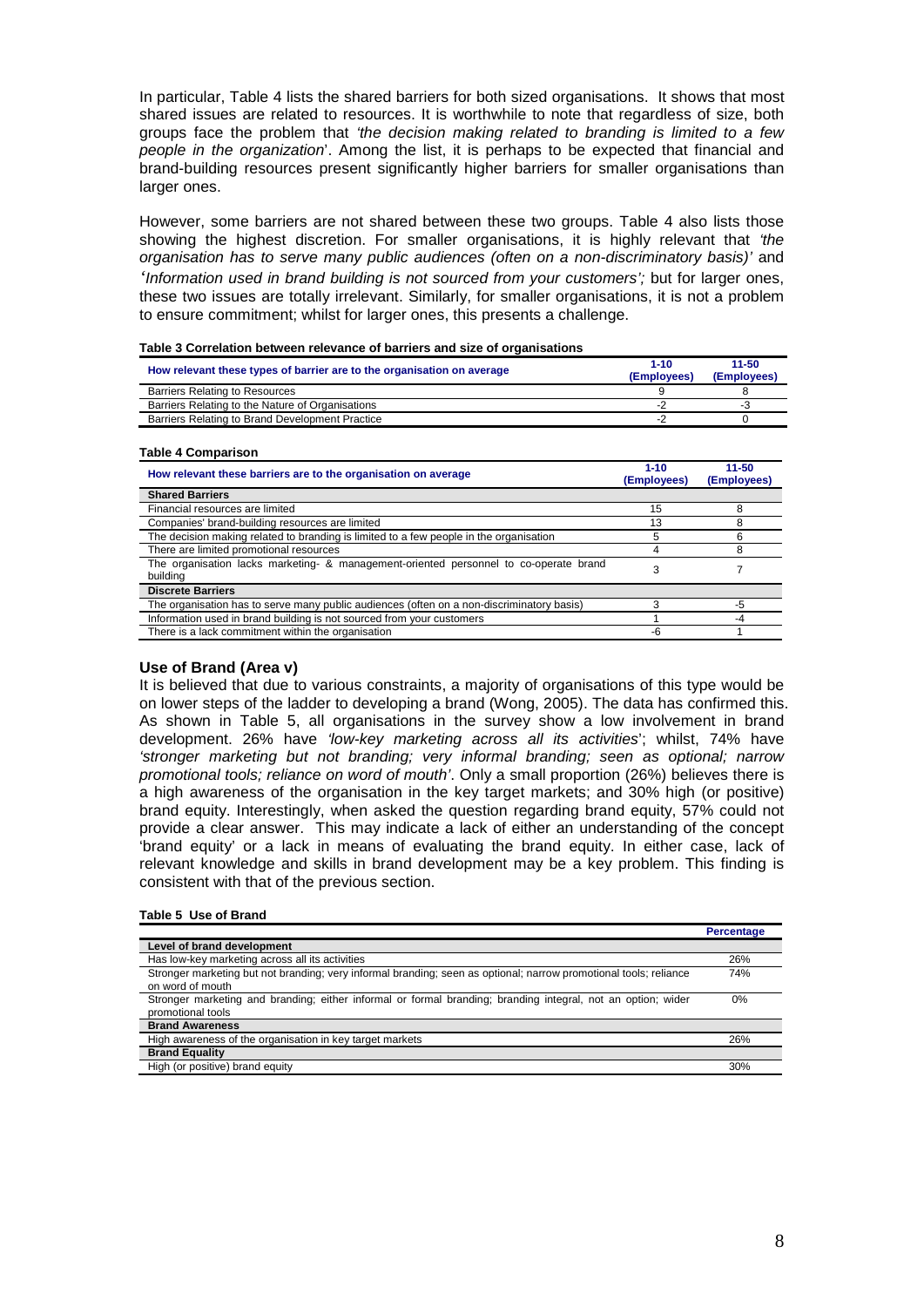## **CONCLUSION AND IMPLICATIONS**

In conclusion, branding was considered appropriate to this type of organisation by a majority of their directors; and was perceived as important as other development within the organisation. In principal, the value of developing a brand was also well recognised, especially relating to its value in increasing the acquisition of customers and beneficiaries. This clearly evidenced a willingness to engage in brand development among these not-forprofit SMEs.

However, given a highly positive perception of branding among the directors, there was a lack of consistency in sophisticated understanding of branding across the board. The conception of branding was mixed. A relatively large proportion of these directors held a range of misunderstandings including: a heavy emphasis on visual identity and image advertising; brand as the product of the marketer; the maintenance of the brand focusing on appearance and style; and a heavy reliance on a large marketing budget to drive the message home in a variety of media. It is apparent that branding is not fully understood in this sector, whilst, it is not the case this has led to any reluctance in engaging in brand development.

Given this, the lack of resources, including both financial resources and marketing- & management-oriented personnel to co-operate brand building, was considered as a key barrier for brand development. This view was shared by both smaller (less than 10 employees) and larger (between 10 and 50 employees) organisations, although this appeared to be slightly more relevant to smaller organisations than to larger ones.

The existence of difficulties in branding practice is also apparent, although different organisations may face a different range of issues. In particular, a majority of the respondents shared the concerns that *'the decision making related to branding is limited to a few people in the organisation'.* Other issues – e.g. a resistance to change and a lack of motivation, commitment, consistent communication, and clear goals in brand building presented barriers to numbers of organisations at various levels. These barriers indicate a need for appropriate knowledge and skills to manage the process of brand development.

Given these, a majority of the organisations were at relatively lower levels of brand development. Only a very small proportion of organisations believed that they had a high awareness in key target markets and positive brand equity.

Based on the findings, the level of impact of each factor can be illustrated on the conceptual framework (as shown in [Figure 4\)](#page-11-0). In the centre, the use of branding is under developed in general, which should be attributed to the four factors surrounding it:

- (i) Attitude and Perception: given a highly positive perception of branding held in this sector, this should not have a significant contribution towards the poor use of branding.
- (ii) Conception and Understanding : there is clear evidence of misconceptions existing in this sector (although the data did not show a strong consistency among the responses). These misconceptions, relating to 'what branding is' and 'how to develop/maintain a brand', may influence the way resources are allocated, and knowledge and skills are sourced. Given this, it can be deduced that the less sophisticated understanding of branding should have impacted on the use of branding.
- (iii) Practice and Skills: difficulties in managing brand development are apparent, although different organisations may face a different range of issues. A need for cohesive and profound knowledge and skills is evident. Therefore, the lack of practical skills should have had a major impact on the use of branding.
- (iv) Resources: a lack of resources is a significant factor contributing to the poor use of branding in this sector. The high consistency among the responses also indicates the wideness of impact of this issue.

The analysis has concluded that the use of branding is not advanced in this sector and there is a lack of resources, skills, and knowledge which hinders the use of branding. The four factors present barriers for these organsiations, at the same time indicating the areas for improvement. As shown in [Figure 4,](#page-11-0) three key actions can be taken to address these barriers:

1. develop cohesive approaches for brand development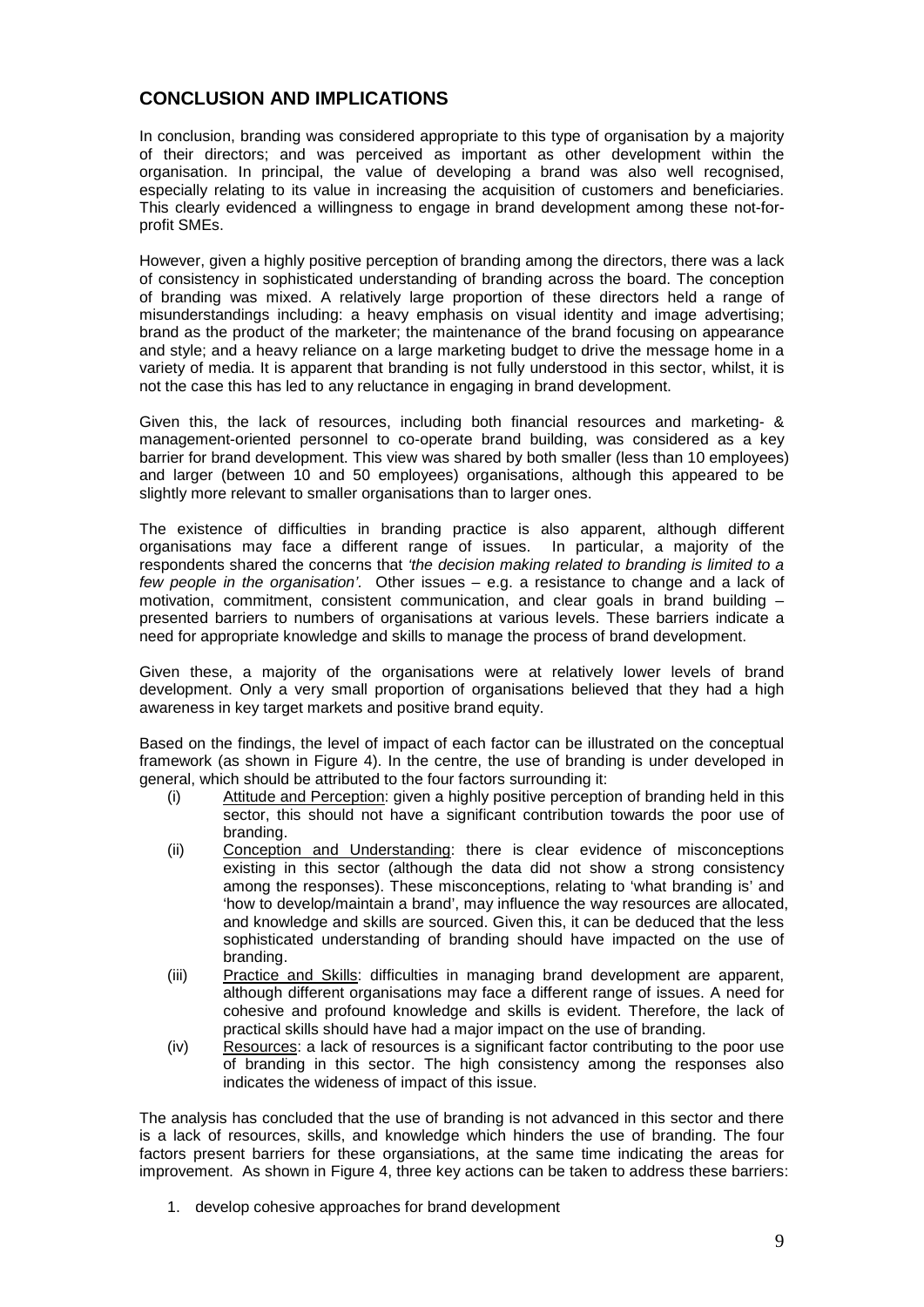Based on this diagnosis, in improving the use of branding in this sector, it is crucial to develop more coherent and individual approaches for brand development for these organisations than simply adopting those in the commercial sector. The findings support (Saxton and Denye, 2005)'s view. Differing from many large organisations in commercial sector, this type of organisation is constrained by the resources available and the marketing budget is significantly less than that commercial brands would invest. Meanwhile, because the personalities of not-for-profit organisations are potentially deeper than those of most commercial brands, alternative approaches need to be explored to source brand messages. Therefore, (as shown in [Figure 4\)](#page-11-0), to address the problems in area iii (practice and skills) and iv (resources), not-for-profit SMEs need to systematically think of the potential advantages of branding for their business, and develop creative, targeted, and affordable approaches for brand building.

#### 2. develop in-house expertise

Secondly, in enabling the development of cohesive approaches, it is essential for not-forprofits to develop their own expertise to address problems in area ii (conception and understanding) and iii (practice and skills) (as illustrated in [Figure 4\)](#page-11-0). This encourages the acquisition and development of knowledge and skills relevant to the individual organisation. Profound knowledge about branding also enables the organisation to fully explore the value of branding for this sector, which should focus not only on marketing, but also on enterprising.

#### 3. develop a brand oriented culture

Thirdly and perhaps important, it is essential to cultivate an environment where branding is understood and appreciated. Developing a brand-oriented culture is important to address the problems in area i (attitude and perception) and ii (conception and understanding). A widely shared understanding also enables the organisation to overcome numbers of difficulties in brand development, such as a lack of commitment, and resistance to change. Given this, for marketers, it is not sensible to impose the old wisdom to this type of organisation. To a large extent, the reluctance in thinking about branding may be a result of the marketing jargons used in the marketing world.



#### <span id="page-11-0"></span>**Figure 4 Implications**

It is acknowledged that this research is at an early stage of development. It should be read as a diagnosis which depicts how various barriers influence the current use of branding in this sector. Future studies will focus on the development of solutions, based on the three areas outlined as implications in the conceptual framework.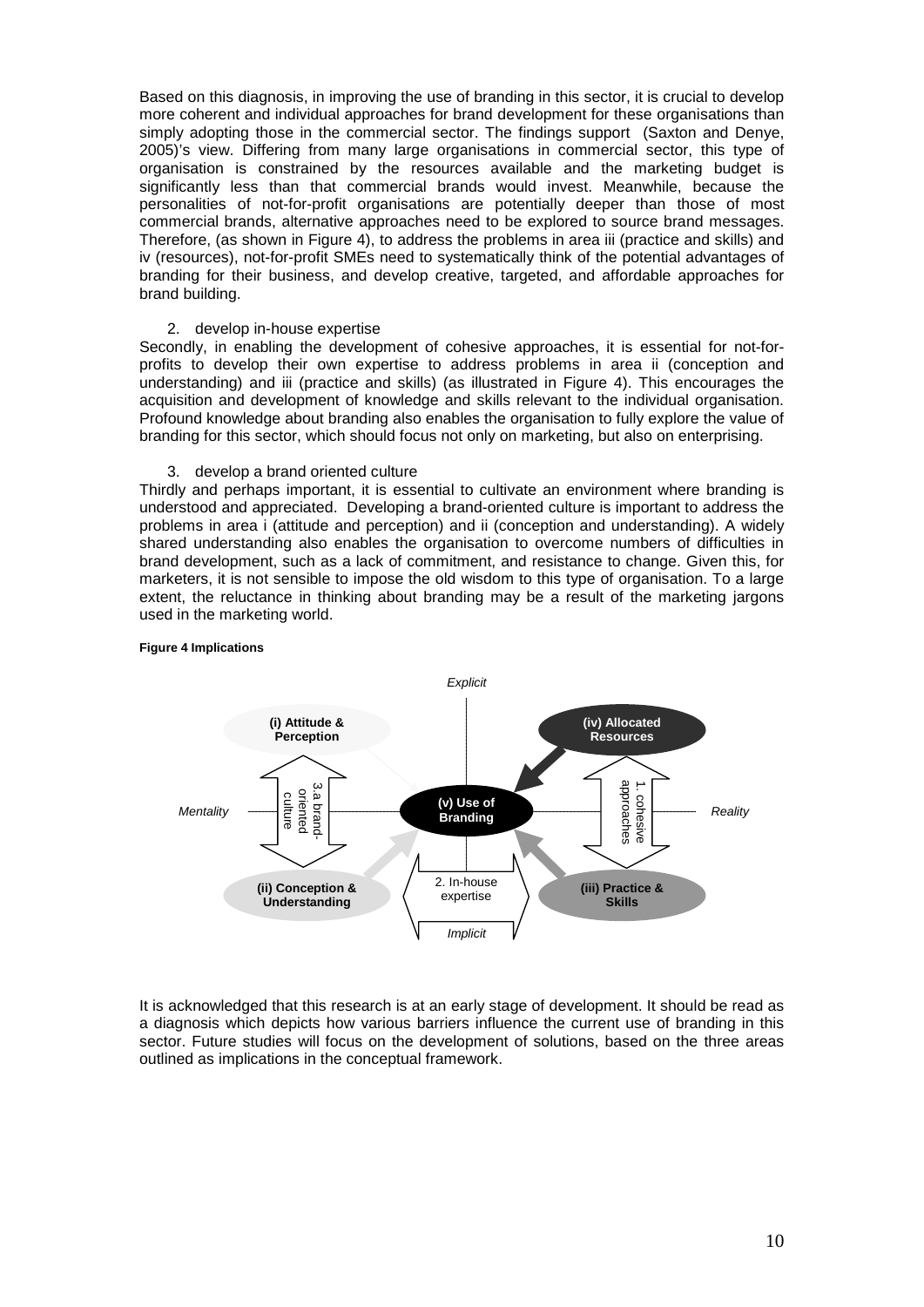# **ACKNOWLEDGEMENTS**

The author would like to thank those who participated in the on-line survey and those who helped to put together the mailing list. In particular, the following organisations would like their names to be acknowledged:

- *Agapao International*
- *Salford CVS*
- *Small Business Specialist Community Manchester*
- *The Broughton Trust*
- *Unlimited Potential*
- *WELLBEING PROJECT CIC*
- *www.adrianashton.co.uk*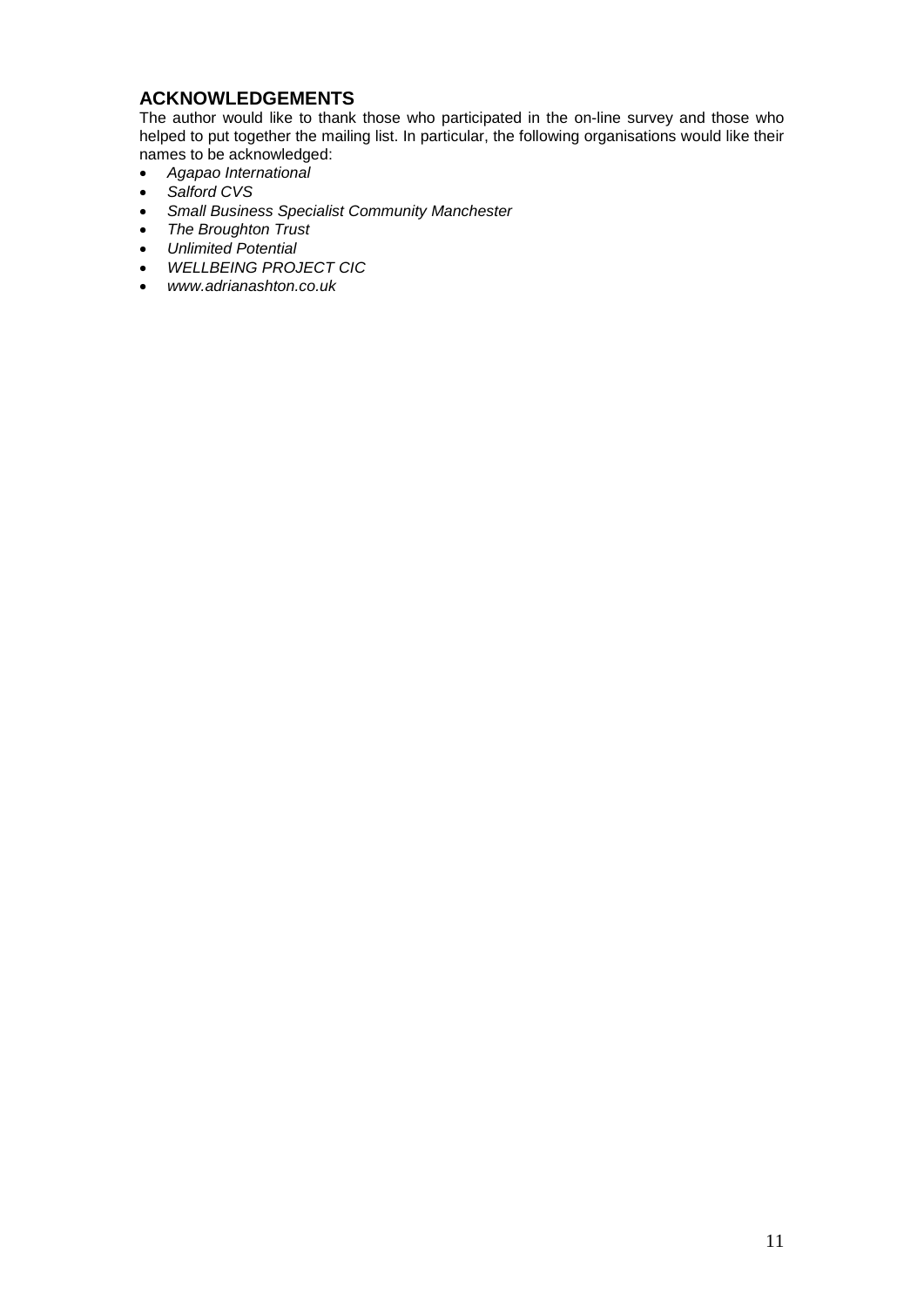## **REFERENCES**

- ANDREASEN, A. R. & KOTLER, P. (2008) *Strategic marketing for nonprofit organizations,*  Upper Saddle River, N.J., London : Pearson Prentice Hall ; Pearson Education.
- BRYSON, J. M. (2001) Enterprise Schemes for Nonprofit Survival, Growth, and Effectiveness. *Nonprofit Management & Leadership,* 11**,** 271.
- CABINETOFFICE (2007) The future role of the third sector in social and economic regeneration:final report. IN HMTREASURE (Ed.) London, Crown copyright.
- DE CHERNATONY, L., MCDONALD, M., NETLIBRARY, I. & DDC (2003) *Creating powerful brands in consumer, service and industrial markets [electronic resource],* Oxford ; Boston [Mass.], Elsevier/Butterworth-Heinemann.
- DEBORAH, K. & ALFRED, L. (2009) Human service sector nonprofit organization's social impact. *Business Strategy Series,* 10**,** 374 - 382.
- DOMINIC, M. & ALFRED, L. (2009) Exploring the impact of the board of directors on the performance of not-for-profit organizations. *Business Strategy Series,* 10**,** 359 - 365.
- FRANK, B. G. J. M. K. (2005) Successful brand management in SMEs: a new theory and practical hints. *Journal of Product & Brand Management,* 14**,** 228-238Journal.
- HANKINSON, P. (2001) Brand orientation in the Top 500 fundraising charities in the UK. *Journal of Product & Brand Management,* 10**,** 346.
- HELMUT, K. A., STEFAN, T. & SOKOLOWSKI, S. W. (1997) The implications of government funding for non-profit organizations: three propositions. *International Journal of Public Sector Management,* 10**,** 190 - 213.
- HINA, K. & DONNA, E. (2009) How do not-for-profit SMEs attempt to develop a strong brand in an increasingly saturated market? *Journal of Small Business and Enterprise Development,* 16**,** 335 - 354.
- IAN, B. (1995) Do not-for-profits value their customers and their needs? *International Marketing Review,* 12**,** 77-84.
- JOSEPH, B. O. (1994) Application of Marketing Principles and Techniques to Librariesand Information Centres. *Library Review,* 43**,** 46-51.
- KHAN, H. & EDE, D. (2009) How do not-for-profit SMEs attempt to develop a strong brand in an increasingly saturated market? *Journal of Small Business and Enterprise Development,* 16**,** 335 - 354.
- MERRILEES, B. (2007) A theory of brand-led SME new venture development. *Qualitative Market Research: An International Journal,* 10**,** 403-415.
- MULLINS, L. J. (2009) *Management and organisational behaviour,* Harlow, Financial Times Prentice Hall.
- OCTON, C. M. (1983) A Re-examination of Marketing for British Non-Profit Organisations. *European Journal of Marketing,* 17**,** 33.
- OJASALO, J., NATTI, S. & OLKKONEN, R. (2008) Brand building in software SMEs: an empirical study. *Journal of Product & Brand Management,* 17**,** 92-107.

OLINS, W. (2003) *On brand Wally Olins,* London, Thames & Hudson.

SAXTON, J. (2008) A strong charity brand comes from strong beliefs and values. nfpSynergy.